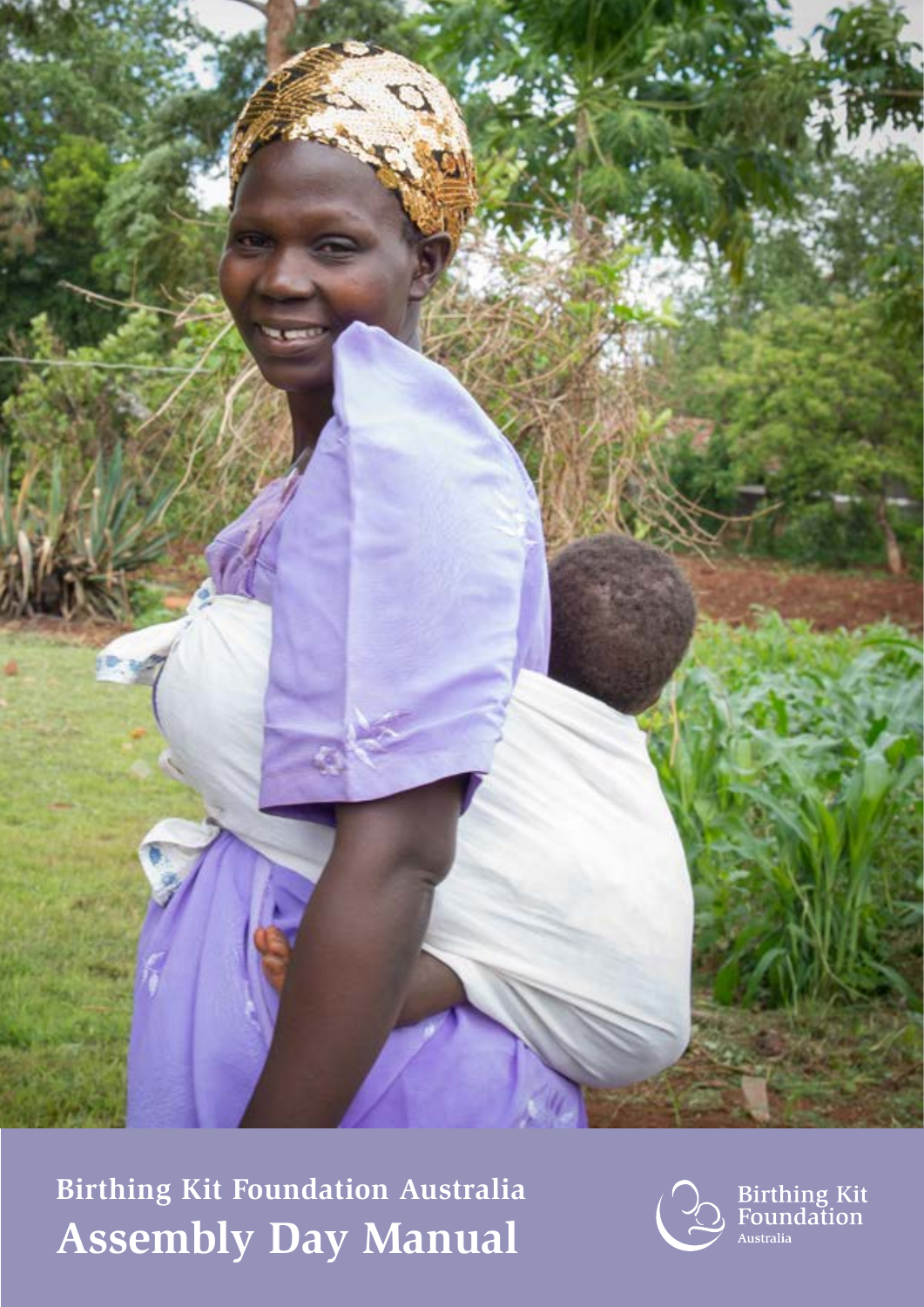## **CONTENTS**

 INTRODUCTION QUESTIONS & ANSWERS: I'd like to hold an Assembly Day. What next? What happens after the booking is submitted? What goes into the Birthing Kit? What needs to be organised before the Assembly Day? What happens at the Assembly Day? How are Birthing Kits assembled? Finished packing kits? Now what? SPECIAL INSTRUCTIONS PACKING BIRTHING KITS INSTRUCTIONS HYGIENE INSTRUCTIONS SOAP CUTTING INSTRUCTIONS **14 STRING CUTTING INSTRUCTIONS**  SAFE LIFTING INSTRUCTIONS AND SAFETY HAZARDS PRECAUTIONS FOR USE OF POWDER FREE LATEX GLOVES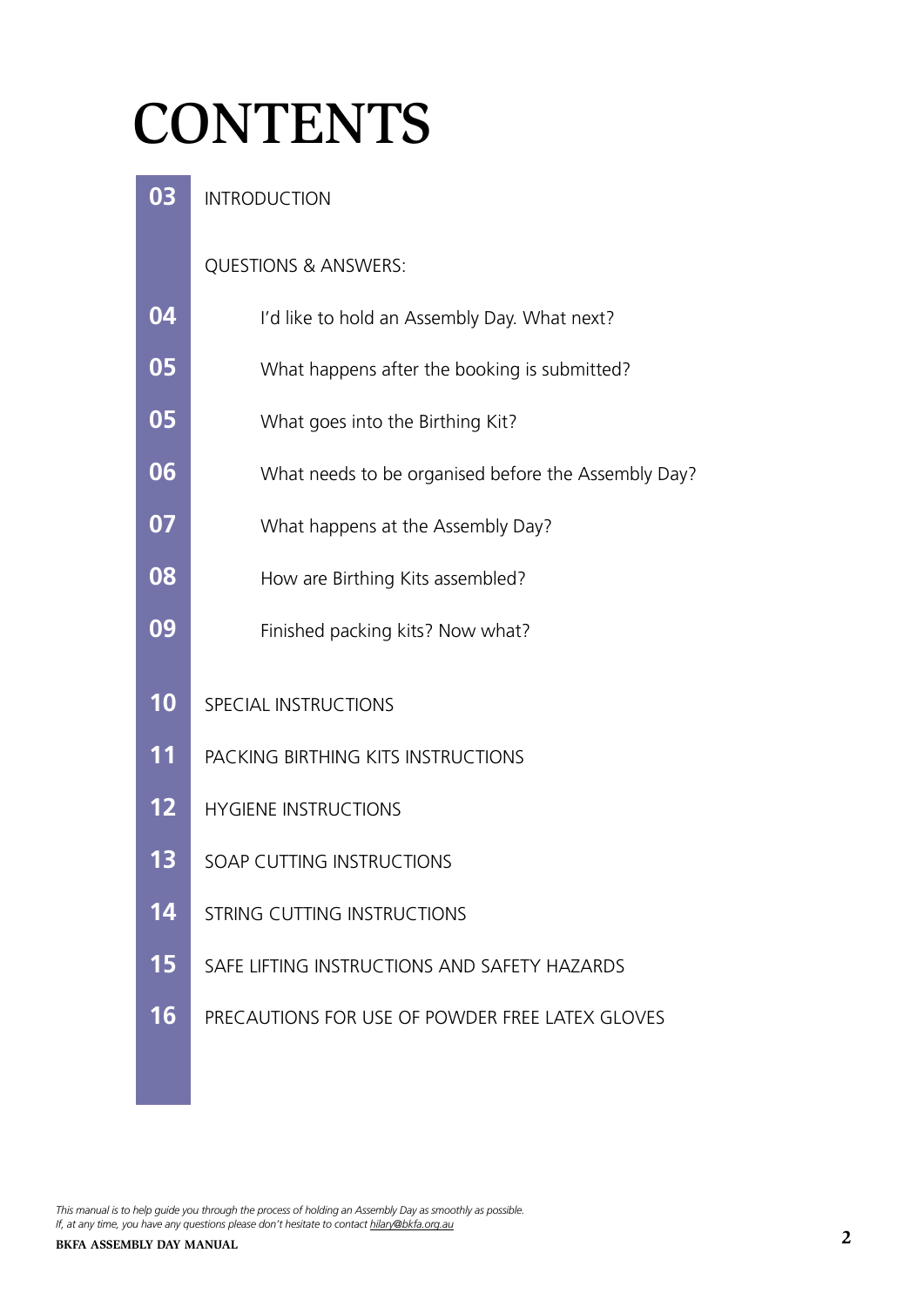# INTRODUCTION

Thank you so much for organising a Birthing Kit Assembly Day for BKFA. We very much appreciate you dedicating your time to this and want to help you have a fun and successful Assembly Day!

But, before you start…It is very important that you read this manual to ensure that your Assembly Day runs smoothly. Kits must meet our quality control standards and incorrectly assembled or overweight packages may result in significant additional charges for BKFA or our Field Partners.

Please take the time to read this manual and if you have any questions or comments, contact Hilary who will be happy to help:

#### **BKFA Assembly Day Coordinator hilary@bkfa.org.au**

**8**



Photo c/o Poppy Anastassiadis

#### **ASSEMBLY DAY!**

Arrive 1 hour early to set-up & have fun! Contact us ASAP to organise collection. **2**

Decide how many kits you are going pack. Minimum is 200 (at \$3 a kit that's \$600)

Start fundraising now.

#### At least **8 WEEKS PRIOR**, book your Assembly Day by sending us a booking form and confirm a venue.

## **3**

Continue fundraising and promoting your event. Make sure you have read the manual**.**

**4**

**delivered to you.**<br>Check supplies and Kit supplies will be delivered to you. **6**

Check you have all supplies for the day such as garbage bags and hand sanitiser.

**7**

**1 WEEK PRIOR** Purchase & prepare soap, cut string and fold sheets, print 'onthe-day' instructions.

> store away from direct sunlight.

> > **5**

#### **4 WEEKS PRIOR**

**A QUICK OVERVIEW How To Hold An** 

**1**

**Assembly Day**

Pay the invoice we send you. Read all instructions in the manual.

*This manual is to help guide you through the process of holding an Assembly Day as smoothly as possible. If, at any time, you have any questions please don't hesitate to contact hilary@bkfa.org.au*

#### **BKFA ASSEMBLY DAY MANUAL**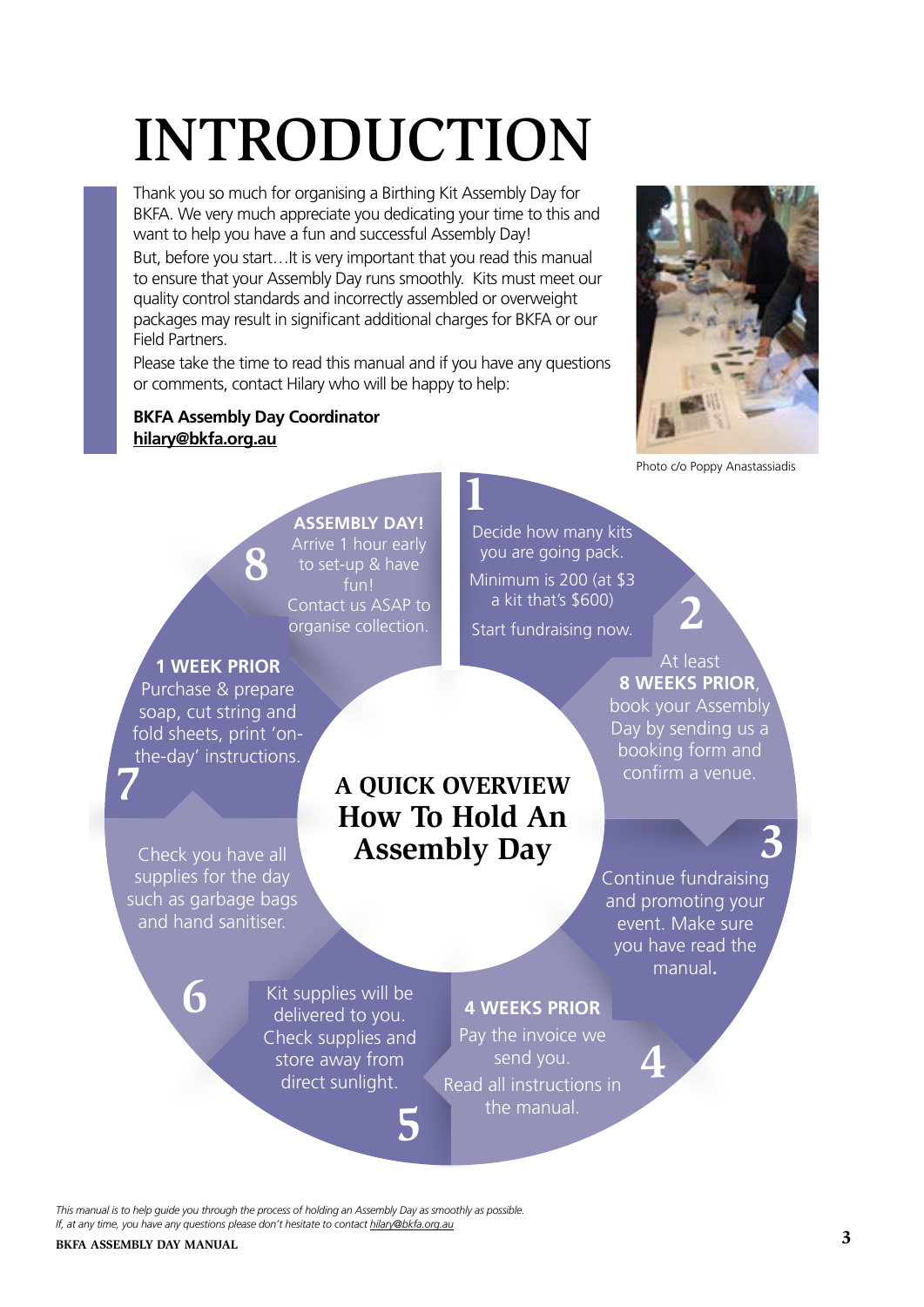## QUESTIONS+ANSWERS

### **Q1. I'D LIKE TO HOLD AN ASSEMBLY DAY. WHAT NEXT?**

#### **DECIDE HOW MANY KITS YOUR GROUP IS GOING TO MAKE. 1**

Each kit requires a donation of \$3 (which includes all materials in the Birthing Kit, costs associated with assembly, warehousing & freight of kits, and overall program management inclusive of monitoring and evaluation). The minimum order is 200. Kits are assembled in multiples of 200 and there's no limit on the number of kits available..

#### **COMPLETE THE [BOOKING FORM](https://www.bkfa.org.au/wp-content/uploads/2017/09/BKFA-Assembly-Day-Booking-form.pdf) 3**

Email it to bookings@bkfa.org.au or post to PO Box 330, Belair SA 5052. (form can be found on our website)

**BOOK A VENUE ENSURING IT CAN PROVIDE AMPLE CHAIRS AND TABLES 4**

#### **FUNDRAISE TO ENSURE 6** THAT THE COST OF THE **KITS CAN BE COVERED.**

Funds must be raised before kit supplies are sent to you (4 weeks prior to the event). If this is not possible please contact [hilary@bkfa.org.au](mailto:hilary@bkfa.org.au ) 

BKFA recommends the use of an online fundraising platform such as [mycause.](http://mycause.com.au) [com.au](http://mycause.com.au) and at [this link here](https://www.mycause.com.au/charity/542/BirthingKitFoundation)  you can set up a fundraising page in support of BKFA that you can share with friends, family and colleagues.

**SET THE DATE ALLOWING AT LEAST 8 WEEKS NOTICE. 2**

**IMPORTANT**

**MPORTANT** 

**ENSURE THERE IS PUBLIC LIABILITY INSURANCE IN PLACE AT THE VENUE 5**

**DOWNLOAD PROMOTIONAL MATERIALS [HERE](https://www.bkfa.org.au/promotional-resources/) TO HELP PROMOTE YOUR ASSEMBLY DAY! 7**

### **PUBLIC LIABILITY INSURANCE (PLI)**

As we are unable to provide you with PLI for your event, it is important that you ensure that the venue has this in place. It is most likely that it does, but it is your responsibility to check.

• If you are a club/group, your organisation may have a policy – please check

• If you are a group/individual hiring a venue, the venue may have public liability insurance in place – please check with the venue

• If you are hosting an Assembly Day in your home, your home contents policy will most likely cover you for public liability – please check with your insurance company

If you find you do need to take out public liability insurance there are a number of one off policies available to purchase. Google "public liability coverage for the day for not for profit event".



Photo c/o1st Gladstone and Ipswich Girls' Brigade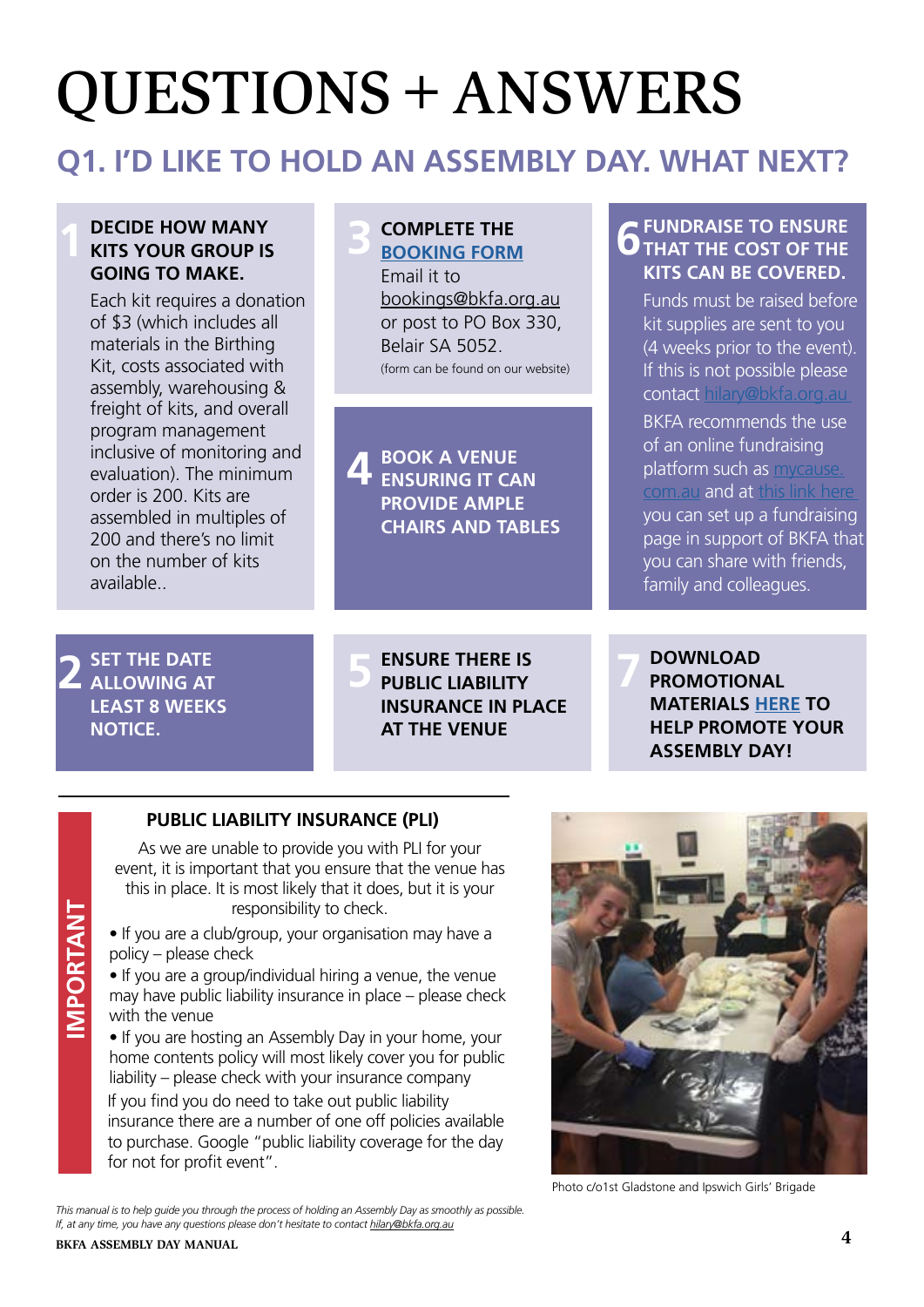### **Q2. WHAT HAPPENS AFTER THE BOOKING IS SUBMITTED?**

- BKFA will confirm your booking by email then will send an invoice which must be paid 4 weeks prior to the Assembly Day. If this is not possible, please contact: [bookings@bkfa.org.au](mailto:bookings@bkfa.org.au) **1**
- Your supplies will be **2** Your supplies will be delivered, via Star Track Express approximately 4 weeks prior to your Assembly Day to assist with your planning. The delivery will include plastic sheets, ziplock logo bags, scalpel blades, gloves for the kits, gloves for volunteers, gauze, string (and a template for cutting the string to the correct length), cartons and adhesive document envelopes.
- **3** Approximately 1 week<br>**3** before the Assembly Da before the Assembly Day you'll be emailed transport instructions, to help return packed boxes to BKFA. This includes a BKFA SHIPMENT NUMBER which you must keep!

#### **AN IMPORTANT NOTE ON SOAP**

**In order to keep our transport costs to a minimum, we ask that soap for the kits is obtained by you locally. You'll be provided with a reimbursement form, to claim back the cost.**

**Alternatively, approach a local hotel and ask if they would be prepared to donate soap.**

**Soap needs to be unwrapped and cut to size weighing 6-8gms. (See instructions on cutting soap on page 13)**

**[Click here](https://animoto.com/play/zgZ2kOQz18r41L4S0jIxBw) for a short video to see what your supplies will look like depending on volume.**

### **BKFA TIP!**

**AS SOON AS SUPPLIES ARRIVE, OPEN EACH BOX AND CHECK AGAINST THE PACKING SLIP AND CHECKLIST TO ENSURE THAT EXPECTED VOLUMES ARE CORRECT. DON'T LEAVE THIS UNTIL THE ASSEMBLY DAY!**

#### **KIT STORAGE**

Please note that BKFA is committed to ensuring safe handling practices, quality and hygiene of supplies during the assembly and distribution of Birthing Kits and requests that:

- All supplies are stored in a cool dry place away from excessive heat and direct sunlight

- Where possible all items are kept in original packaging until Assembly Day.

> Birthing<br>Foundation oundation

### **Q3. WHAT GOES INTO A BIRTHING KIT?**

Zip lock bags are provided to enclose all items. The Birthing Kit contains the following items:

1.**Black plastic sheet**: 1 metre x 1 metre. 2.**Soap**: One piece of soap per kit. Ensure that each piece is unwrapped and weighs between  $6g - 8g$ . 3.**Gloves**: 2 gloves per kit. 4.**String**: 3 x 24cm lengths per kit. 5.**Scalpel blades**: 1 sterile blade per kit. 6.**Gauze squares**: 5 squares 10 cm x 10 cm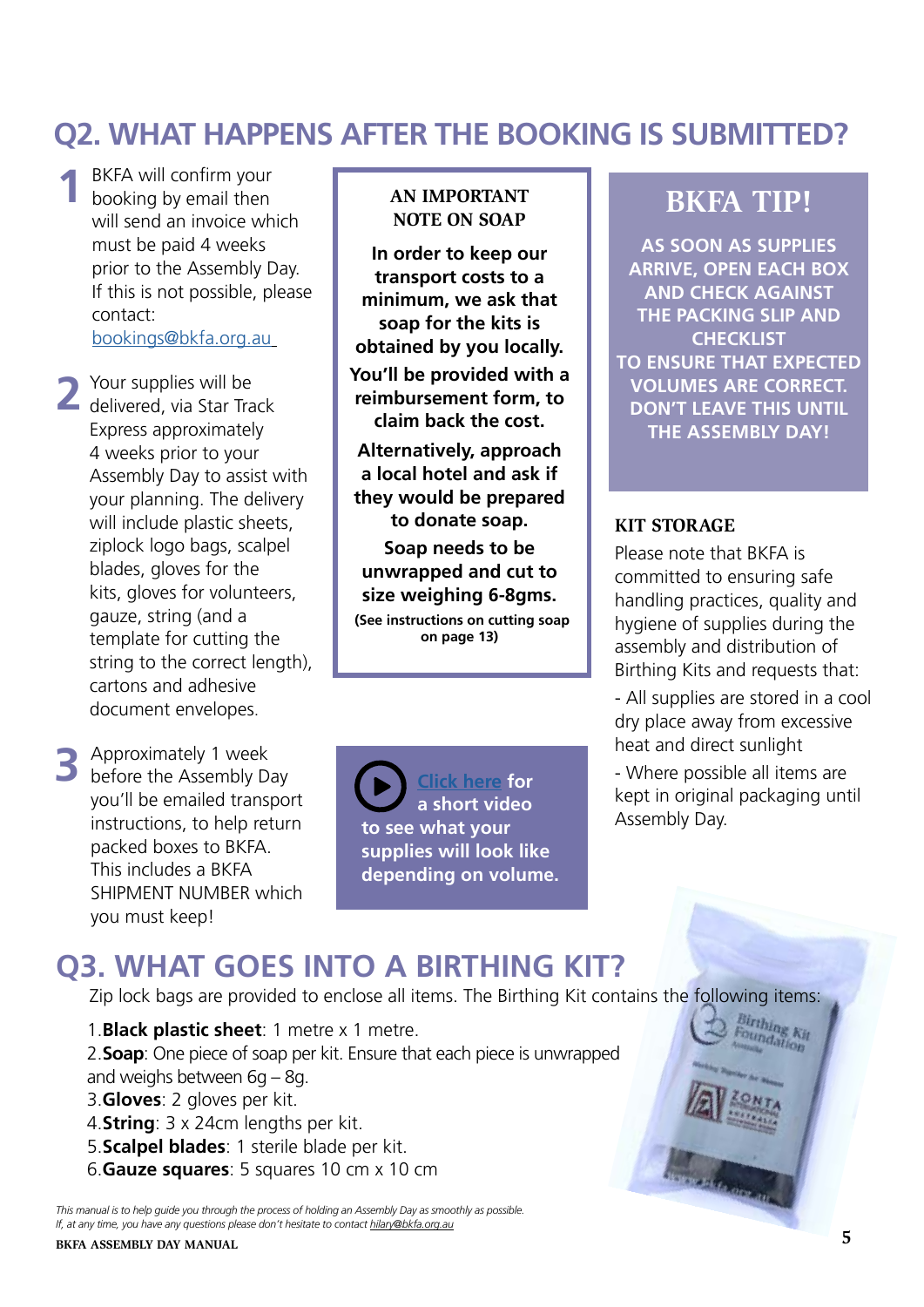### **Q4. WHAT NEEDS TO BE ORGANISED BEFORE THE ASSEMBLY DAY?**

**The following lists all items required for an Assembly Day. Please make sure you read this carefully and prepare in advance as being organised will help to run a smooth event!**

 $\Box$  Liquid soap and towels - for

 $\Box$  Markers pens – whiteboard/ permanent black marker pen  $\Box$  Sharp scissors and stanley knife for string cutting and opening boxes of supplies

#### **ON /AT TABLES**

#### **TO BE AVAILABLE**

 $\Box$  First Aid Kit

 $\Box$  Gloves for volunteers

washing/drying hands

 $\blacksquare$  Kit materials – delivered in advance by BKFA  $\Box$  Disinfectant/anti-bacterial

spray and cloths - for cleaning table tops

 $\Box$  Kit packing instructions print a copy for each table

 $\Box$  Cardboard boxes/laundry baskets to place completed kits into. One for each table

 $\Box$  Clean containers - to hold soap (e.g. take away containers, ice cream containers)

#### **TO BE DISPLAYED**

 $\Box$  Hygiene Instructions - print off several copies and laminate (re-use for future Assembly Days)

 $\Box$  Promotional items - banners, posters etc

 $\Box$  Safe Lifting Instructions and possible safety hazards - print off several copies

**Once all the materials have been organised you might find it useful to view these 2 videos:**

#### **[Assembly Day Setup video](https://animoto.com/play/3mp742UidUEQGOQkJXVQ1Q)**

**[Pre- Assembly Day](https://animoto.com/play/LRDxgKlDt3fhDy7mvRlkag)  [Preparation video](https://animoto.com/play/LRDxgKlDt3fhDy7mvRlkag)**

#### **FOR PACKING BOXES/ CLEANING UP**

 $\Box$  Strong large bin liners – one for every carton/100 kits

 $\Box$  Scales to weigh the cartons/

soap – **each completed pack should weigh no more than 10kgs** 

 $\Box$  Packaging tape – two rolls

 $\Box$  Rubbish bags – 4 or more for cleaning up

### **BKFA TIP: SAVE TIME!**

**PRE-CUT SOAP AND STRING BEFORE THE EVENT TO SAVE TIME OPTIONAL: PRE-FOLD PLASTIC SHEETS**

**Soap needs to be unwrapped and cut to size weighing 6-8gms. (See instructions for cutting soap on page 13)**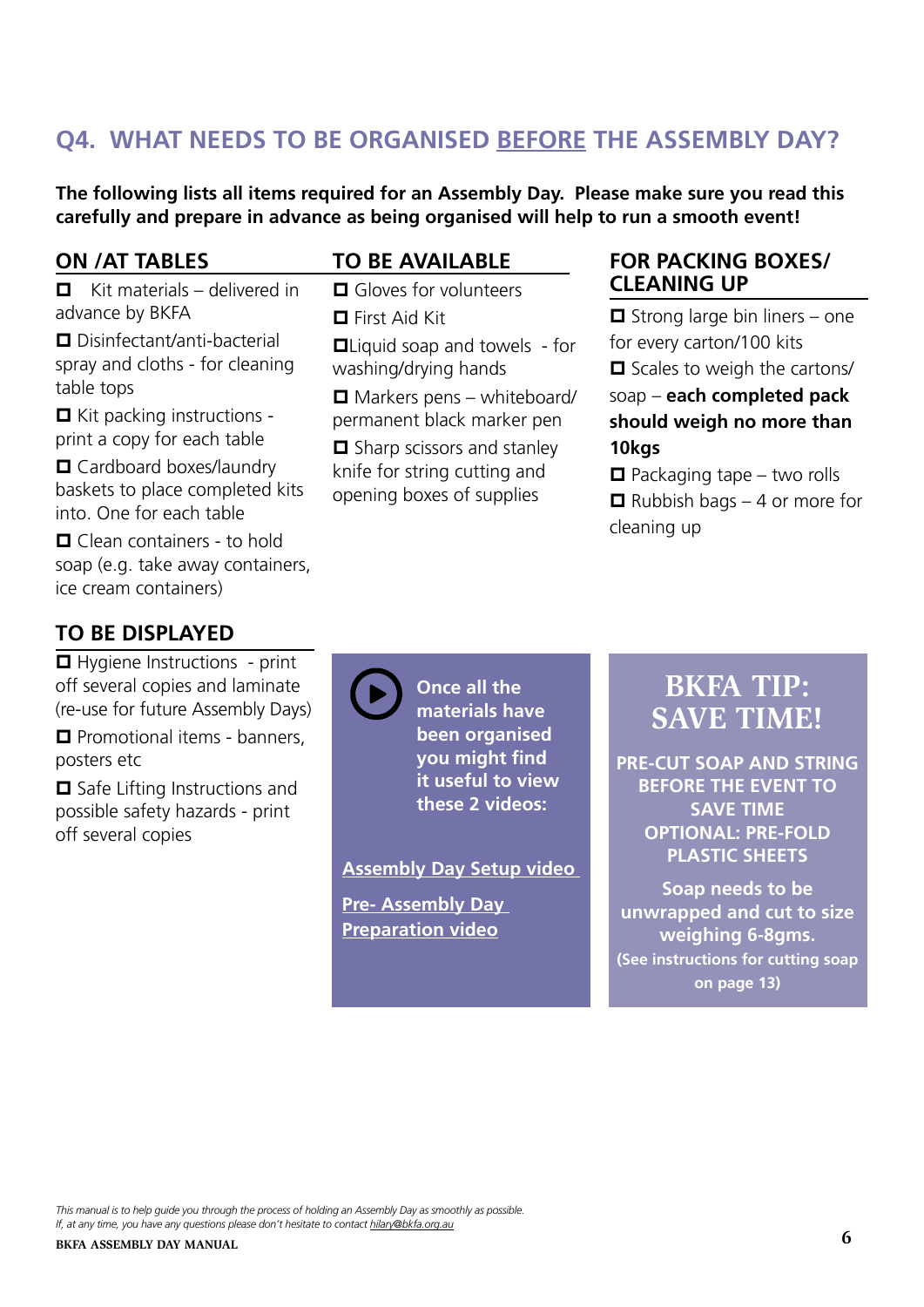### **Q5. WHAT HAPPENS AT THE ASSEMBLY DAY?**

#### **Designated organisers should plan to arrive ONE HOUR before the planned starting time. Please run through this checklist to make sure your Assembly Day runs well.**

 $\Box$  Ensure all kit supplies and Assembly Day requirements are on site.

 $\Box$  Set up tables and chairs and clean the tables with anti-bacterial spray.

 $\Box$  Add a box or bag at the end of the tables for completed kits.

 $\Box$  Set up promotional materials e.g. banners, posters, photos.

 $\Box$  If the plastic sheets are to be folded on the day, set up some tables for folding.

 $\Box$  Set up the remainder of the tables for assembling kits.

 $\Box$  Add a designated number of kit materials to each table – for example add supplies for 50 kits on each of four tables if 200 kits are being made.

 $\Box$  Set up a pre-packing area with soap, towels and disposable latex gloves where hands can be washed and gloves put on.

 $\Box$  Allocate a volunteer to welcome guests, and direct guests to wash hands and be aware of hygiene requirements (printed copies to be available).

■ After welcoming volunteers please run through some house-keeping and highlight any hazards or risks.

 $\Box$  Remember to let everyone know that gloves should be worn whilst packing kits and that once gloves are on, there should be no touching of phones etc. If anything is touched, volunteers should re-glove.

 $\Box$  Hygiene, Safe lifting and Safety hazards information should be visible.

 $\Box$  Allocate volunteers to top up supplies for tables and remove completed kits to the packing area.

### **TIP 1**

**ALL VOLUNTEERS ARE TO WEAR GLOVES FOR KIT PACKING AND SHOULD NOT TOUCH ANYTHING OTHER THAN KIT MATERIALS WHILE WEARING GLOVES. RE-GLOVE IF ANYTHING (IE MOBILE PHONE) IS TOUCHED.**

### **TIP 2**

**MAKE SURE EACH TABLE HAS A COPY OF 'HOW TO PACK A BIRTHING KIT'**

### **TIP 3**

**IF YOURS IS A LARGE ASSEMBLY DAY, ORGANISE A FEW 'RUNNERS' TO REFRESH TABLE SUPPLIES**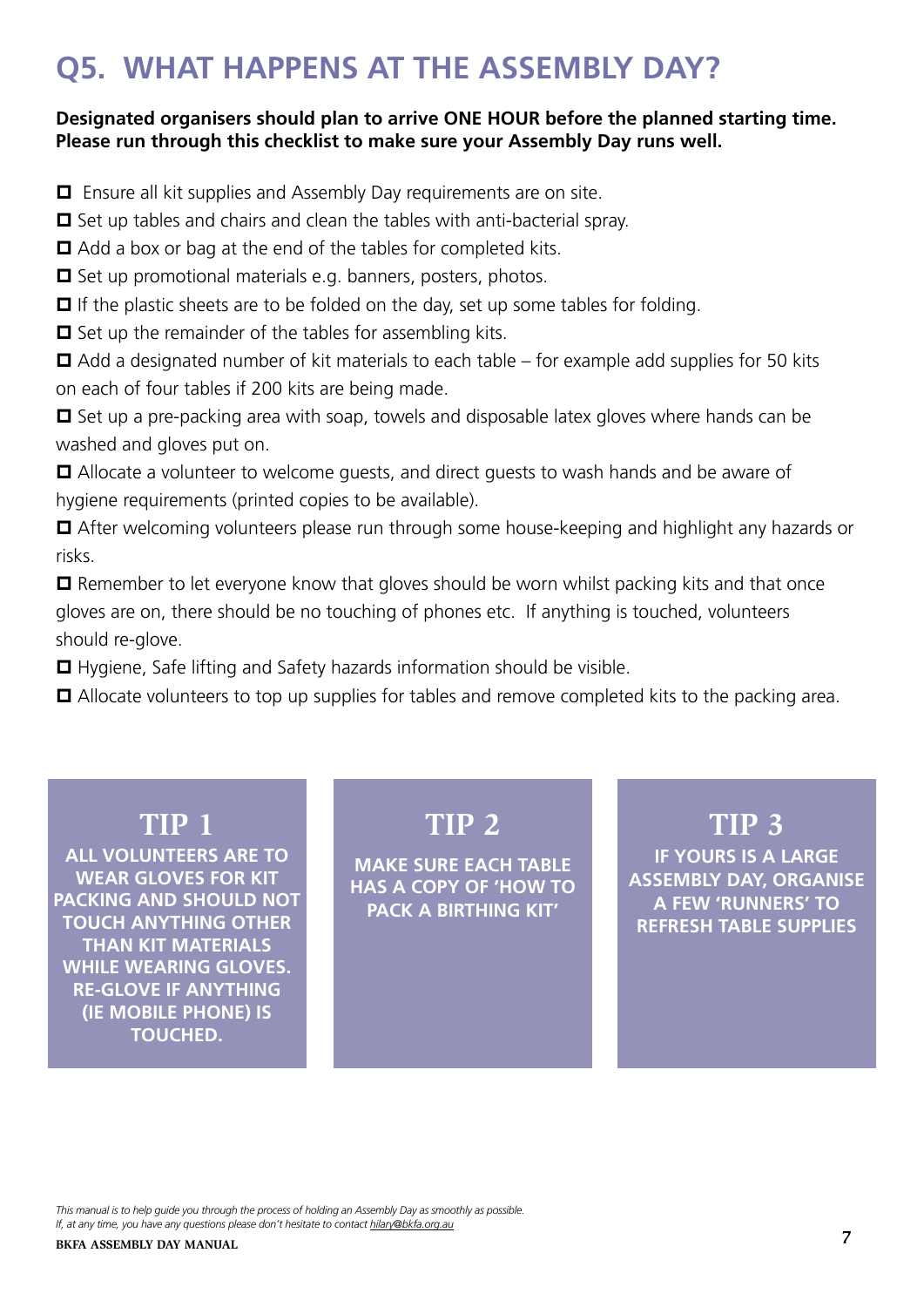### **Q6. HOW ARE BIRTHING KITS ASSEMBLED?**

### **STEP 1**

#### **FOLD AND PACK THE PLASTIC SHEET**

- Fold the plastic and place it in the zip lock bags. Those folding plastic need clean hands, but do not need to wear gloves.
- We recommend laying the plastic over the back of chairs and peeling off one sheet at a time to fold onto the table, rather than having a pile of plastic on the table. [The pre-prep video](https://animoto.com/play/LRDxgKlDt3fhDy7mvRlkag) shows an example of folding plastic. The finished piece will measure approx. 12 x 9 cm.

### **STEP 2**

#### **ASSEMBLE THE REST OF THE CONTENTS AS PER THE KIT PACKING INSTRUCTIONS SHEET PROVIDED**

- Place the soap inside one of the gloves so it is separate from the gauze.
- Place the scalpel blade, gauze and 3 cords on top of the gloves.
- Fold gloves over and slide it between the plastic sheet in the logo bag so that the plastic sheet encloses the items.
- Seal the bag carefully, ensuring all air is expelled to ensure they fit into the cartons it's a tight fit!
- Place completed kits in the container by the table.

### **BKFA TIPS: PLEASE READ**

### **TIP 1**

**FOLD THE PLASTIC BEFORE THE ASSEMBLY DAY – IT SAVES A LOT OF TIME! (OPTIONAL)**

### **TIP 2**

**SHOW THE ROLLING TOTAL PROGRESSIVELY ON A WHITE BOARD – IT'S A GREAT MOTIVATOR!**

### **TIP 3**

**FOR EFFICIENCY AND HYGIENE, HAVE VOLUNTEERS TO REPLENISH STOCK AND REMOVE COMPLETED KITS TO THE PACKING AREA**

### **TIP 4**

**THE GAUZE IS USED TO HELP CLEAN THE BABIES' EYES SO PLEASE KEEP IT AWAY FROM THE SOAP. SEPARATE THE GAUZE AND SCALPELS CAREFULLY AS THEY TEND TO STICK TOGETHER**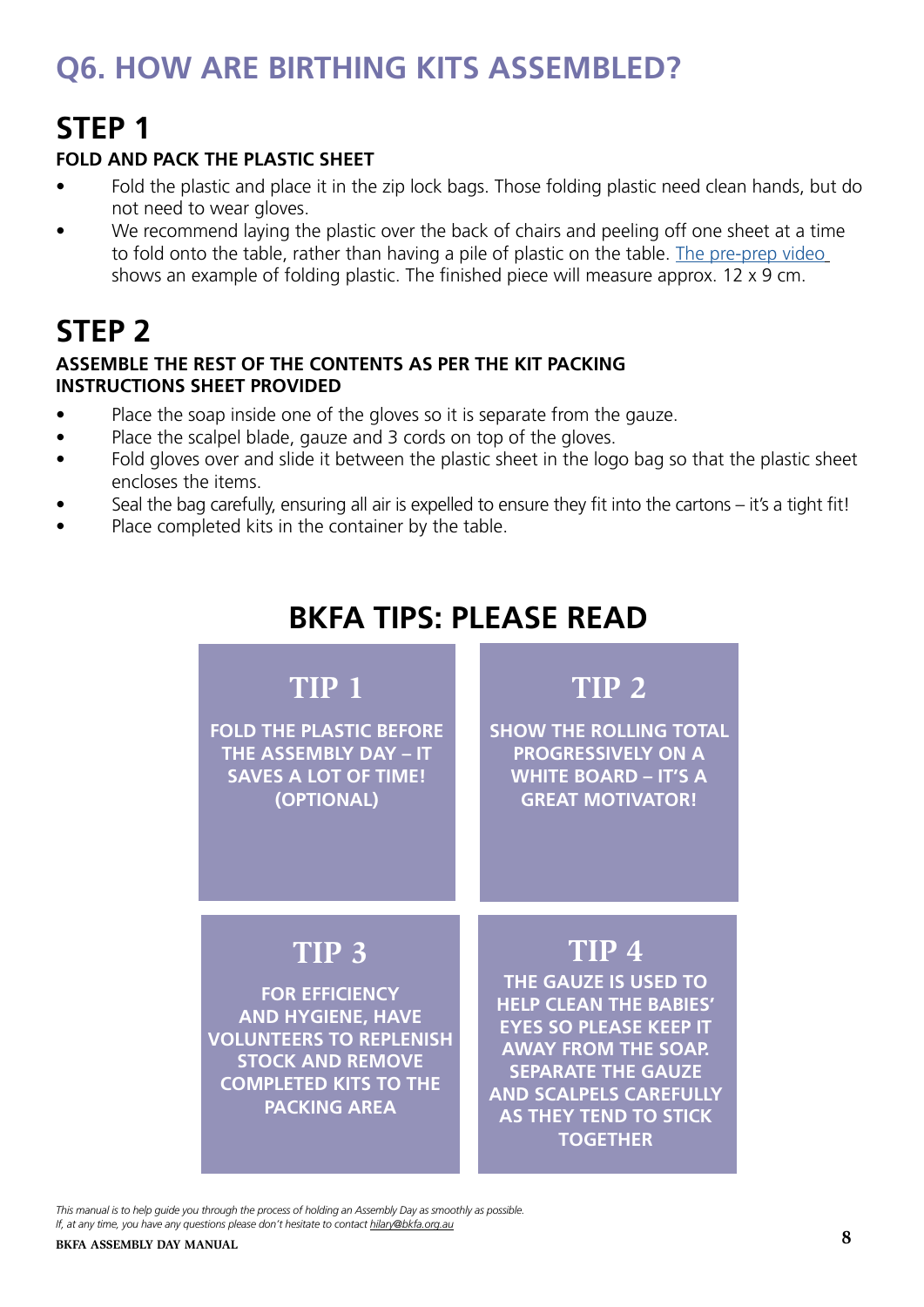### **Q7. FINISHED PACKING KITS? NOW WHAT?**

#### **1. PACK THE KITS FOR TRANSPORT**

You can do this at the end of the Assembly Day or leave for another day.

Put a BIN LINER (e.g. Glad Tough Garbage bag) into the carton and then fill with 100 kits.

Take care to press down the kits regularly when filling the carton to expel air between the kits. Tape up with packaging tape immediately when filled so air doesn't get in.

#### **2. GETTING READY FOR PICK UP**

Attach one adhesive document envelope to the top of each carton after it is sealed. These were provided when the kit materials were delivered.

Write the Shipment number provided to you in the transport instructions clearly in black permanent marker on each carton e.g. BKFA0565.

Prior to collection please store completed cartons in a cool, dry place away from excessive heat and direct sunlight.

### **3. CONTACT BKFA TO ARRANGE A CONSIGNMENT**

Once all kits have been assembled and are ready for despatch with the document sleeve attached please contact Adrian Harris at adrian@bkfa.org.au with the following details:

- The exact location of the collection of the kits with any special instructions (e.g. collect at back door) with the preferred day of collection.
- The senders name and preferred email address
- The senders phone number
- The total number of boxes.
- The associated BKFA shipment number (e.g. BKFA0565)

BKFA's preferred courier, Startrack will be contacted to create a consignment. They will send you an email with a despatch summary, consignment note and printable labels for each carton. Please print these off and place one label into each of the adhesive document envelopes on each of the cartons. Leave the despatch summary for the driver to collect with the cartons.

Startrack will collect these cartons on the nominated day at the preferred address. Please note that picks ups are only available during business hours.

Please email Adrian Harris at [adrian@bkfa.org.au](mailto:adrian%40bkfa.org.au?subject=) once goods have been collected with consignment number on the form given to you from Startrack driver (do not be concerned if they do not supply you with one as it is obtainable electronically). Contact Adrian with any concerns or if cartons are not collected as expected.

### **4. AND FINALLY…**

Post or email copies of reimbursement forms (with receipts) to PO Box 330, Belair SA 5052 or to [accounts@bkfa.org.au](mailto:accounts@bkfa.org.au)

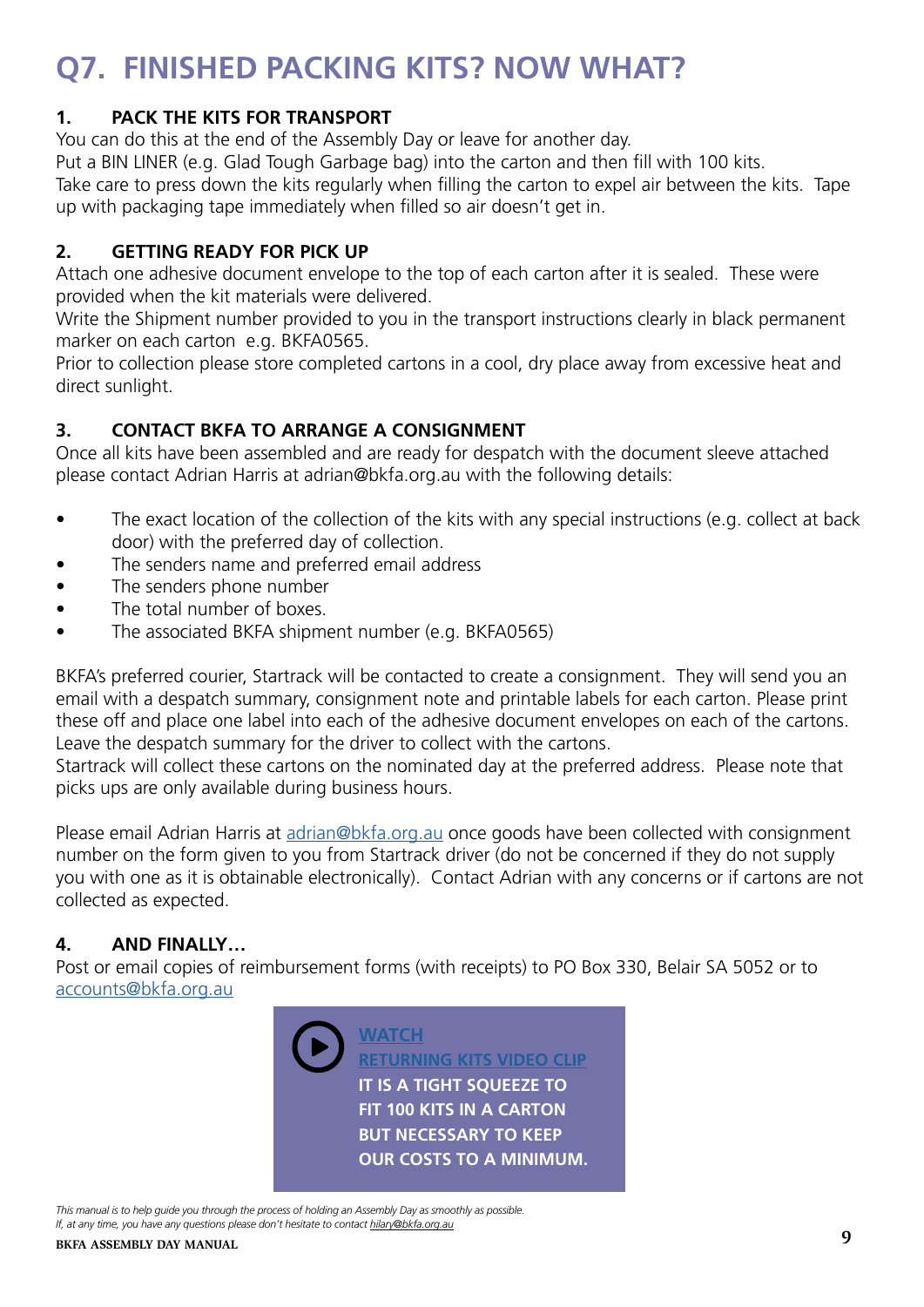### **SPECIAL INSTRUCTIONS: PLEASE PRINT + HAVE AVAILABLE AT YOUR ASSEMBLY DAY**

- 1. Packing Birthing Kits
- 2. Hygiene Instructions
- 3. Soap cutting instructions
- 4. String cutting instructions
- 5. Safe Lifting instructions
- 6. Safety Hazards information
- 7. Precautions for use of powder free latex gloves

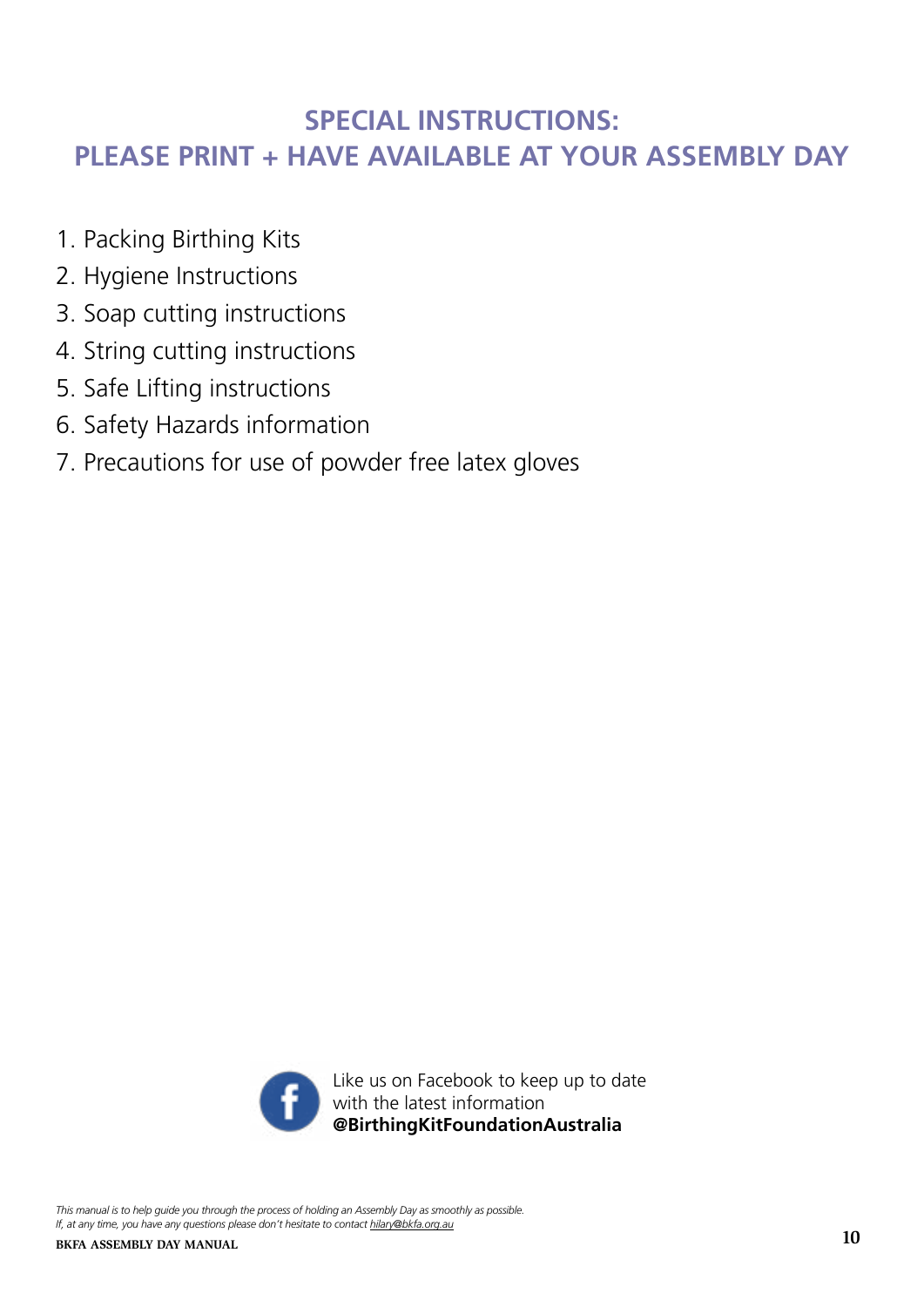### **Packing Birthing Kits - a step by step guide PACKING BIRTHING KITS - A STEP BY STEP GUIDE Packing Birthing Kits - a step by step guide**

1. Fold plastic by folding in half five times, then into thirds to approx. 12 x 9cm.



**5.** Place second glove on top **8.** Add 5 squares of gauze



**5.** Add 1 scalpel blade **6.** Add 3 strings **7.** Fold all together **8.** Enclose items between folded sheet



**10 |** Page AD Manual ( November 2016 V 1 ) 7. Fold all together **10 |** Page AD Manual ( November 2016 V 1 )



2. Take one glove and soap and place soap inside the glove



**Figure 3.** Add 5 squares of gauze items are second glove on top



### **5.** Add 1 scalpel blade **6.** Add 3 pieces of string



8. Enclose items between folded sheet, insert into ziplock bag then press down to expel air while sealing the bag

 $\ddotmark$ 

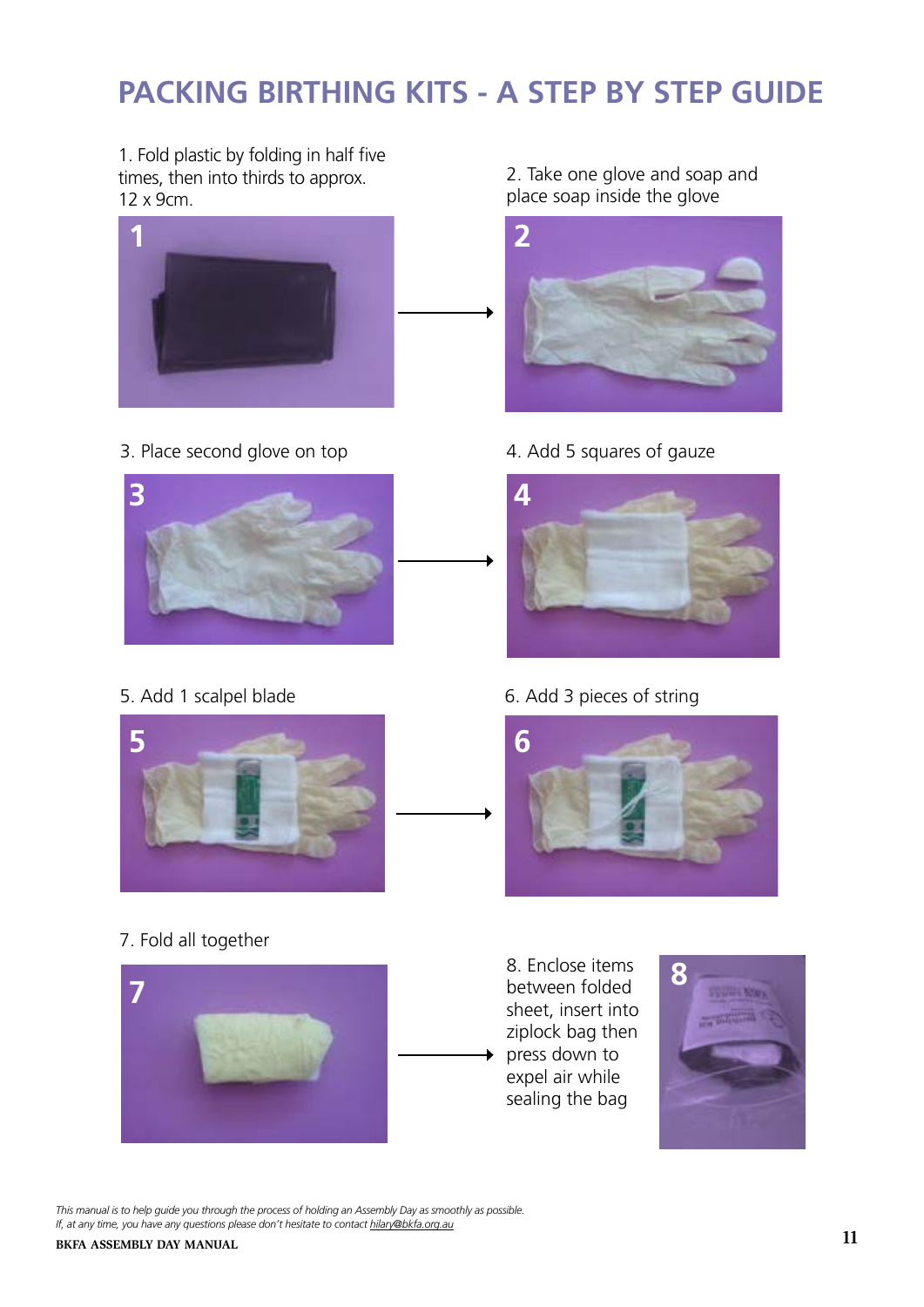## **HYGIENE INSTRUCTIONS FOR BKFA ASSEMBLY DAYS**

- 1 WASH AND DRY HANDS
- 2 PUT ON GLOVES
- 3 ONCE GLOVES ARE ON, ONLY TOUCH CONTENTS OF THE KIT – DO NOT TOUCH CLOTHES, FACE, HAIR OR ANYTHING ELSE.
- 4 IF YOU DO, PLEASE WASH HANDS AND RE- GLOVE.
- 5 THOSE FOLDING THE PLASTIC SHEETS ONLY NEED TO WASH AND DRY THEIR HANDS, THEY DO NOT NEED TO WEAR GLOVES.
- 6 SMOKING, FOOD AND DRINKS MUST BE KEPT AWAY FROM ALL FROM ASSEMBLY AREAS.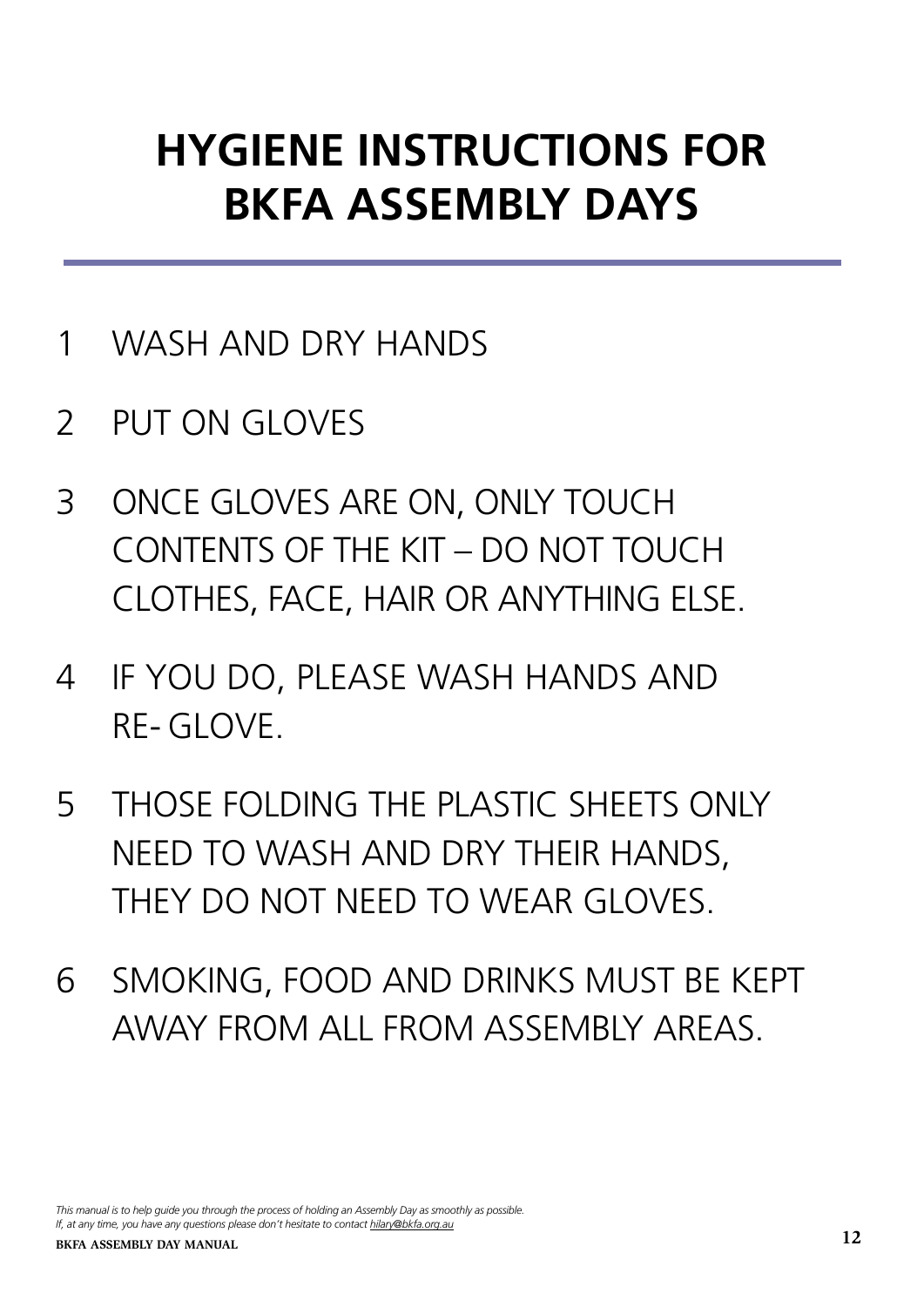## **SOAP CUTTING**

Regular size soap is approx.100 gms in weight and the instructions following are based on a cake of soap this size. It is possible to buy soap at 60g or 80g and hotel soap (generally 15g) may be used if cut in half. The final weight of the soap in the Birthing Kits that must be between 6-8 grams without wrapping. As soap is generally not available at this size regular soap must be cut down to size and weighed. **NB: The time may vary between microwaves due to differing wattage and so please trial on yours prior to the day.**

## **INSTRUCTIONS** (based on a 100g bar of soap)

- 1 MICROWAVE 1 BAR OF REGULAR SOAP FOR AROUND 15 SECONDS OR UNTIL SOFT.
- 2 CUT IN HALF

L



3 CUT IN HALF AGAIN



4 CUT EACH PIECE INTO 4, GIVING A TOTAL OF 16 PIECES, EACH WEIGHING JUST OVER 6GMS.

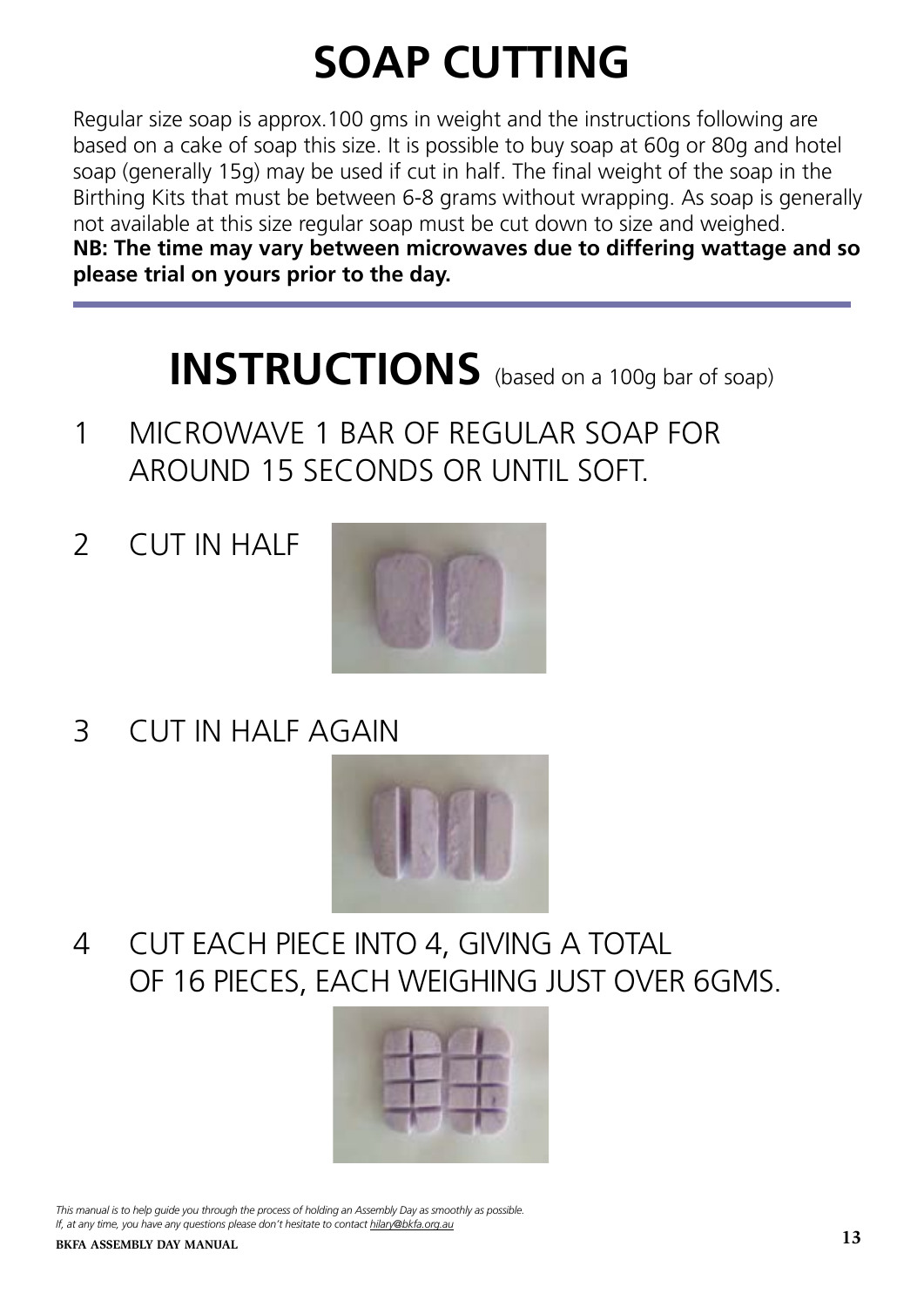*This manual is to help guide you through the process of holding an Assembly Day as smoothly as possible.* 

pieces of 24cm string, ready for the kit assembly

*If, at any time, you have any questions please don't hesitate to contact hilary@bkfa.org.au*

Another tip is to put the roll of string on something that will allow it to spin freely, such as the handle of a wooden spoon clipped to the edge of the table. We estimate it takes approx. 30-40 minutes per roll (200 kits) for one person to complete this process – depending on how fast you are!

3 Once the card is full, simply cut through in line with where the starting end of the string is

4 Repeat this until you have finished the roll, you will then have 600

2 Then wrap the string around the template from end to end

1 Start by placing the end of the string in the middle of the template on one side and holding with your thumb

**INSTRUCTIONS**

cardboard template. By wrapping the string around the ends of the template you can simply cut through the string once and you will have multiple pieces of 24cm long string.

(3 pieces per kit).To assist with cutting the string to the correct length we provide a

**STRING CUTTING**

The string provided in your supplies is in rolls which need to be cut into short lengths. Each roll is sufficient for 600 pieces of 24 cm long string, which is enough for 200 kits







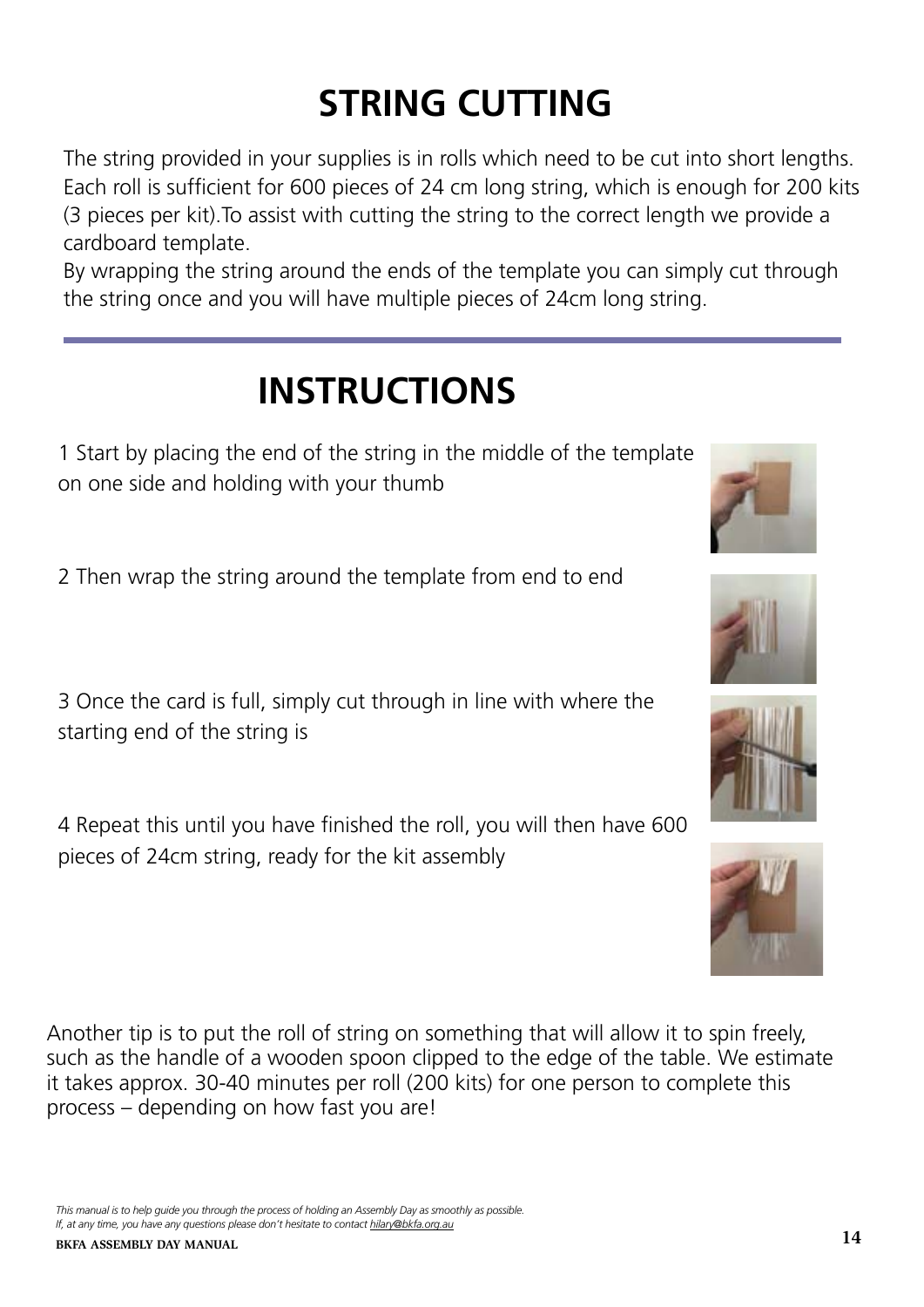### **SAFE LIFTING ADVICE**

Please use safe lifting principles when lifting cartons etc, especially the packs of black plastic, and be very careful.

### **IF UNSURE ABOUT THE WEIGHT OR YOUR ABILITY TO LIFT IT SAFELY, PLEASE USE TWO PEOPLE**

If the package is on the floor:

- Squat down in front of it
- Keep your back straight
- If you need to get closer to the package, bend from the hips to lean forward
- Pull in your tummy muscles
- Draw up your pelvic floor
- Bring the package to your body, using your arms
- Hold it close to your body and stand up by straightening your knees
- Walk over to where you'd like it and again bend your knees to put it down
- Relax your tummy muscles and pelvic floor

If the package is on a table:

- Bend your knees (so you can lift it into your arms without bending your back)
- Pull in your tummy muscles
- Draw up your pelvic floor
- Bring the package to your body and stand to lift it
- Walk over to where you would like it, bend your knees to put it down, or squat down to put it on the floor, keeping your back straight and leaning forward from your hips
- Relax your tummy muscles and pelvic floor

### POSSIBLE SAFETY HAZARDS FOR ASSEMBLY DAYS

Please be aware of these possible hazards as the Assembly Day planning and event takes place

- Stanley knife
- Latex gloves
- Anti-bacterial spray
- Scissors
- Sealed Scalpels
- Microwaved soaps
- Lifting
- Plastic
- Assembly Days are not safe environments for children with many hazards and sharp implements. Please ensure children are supervised.